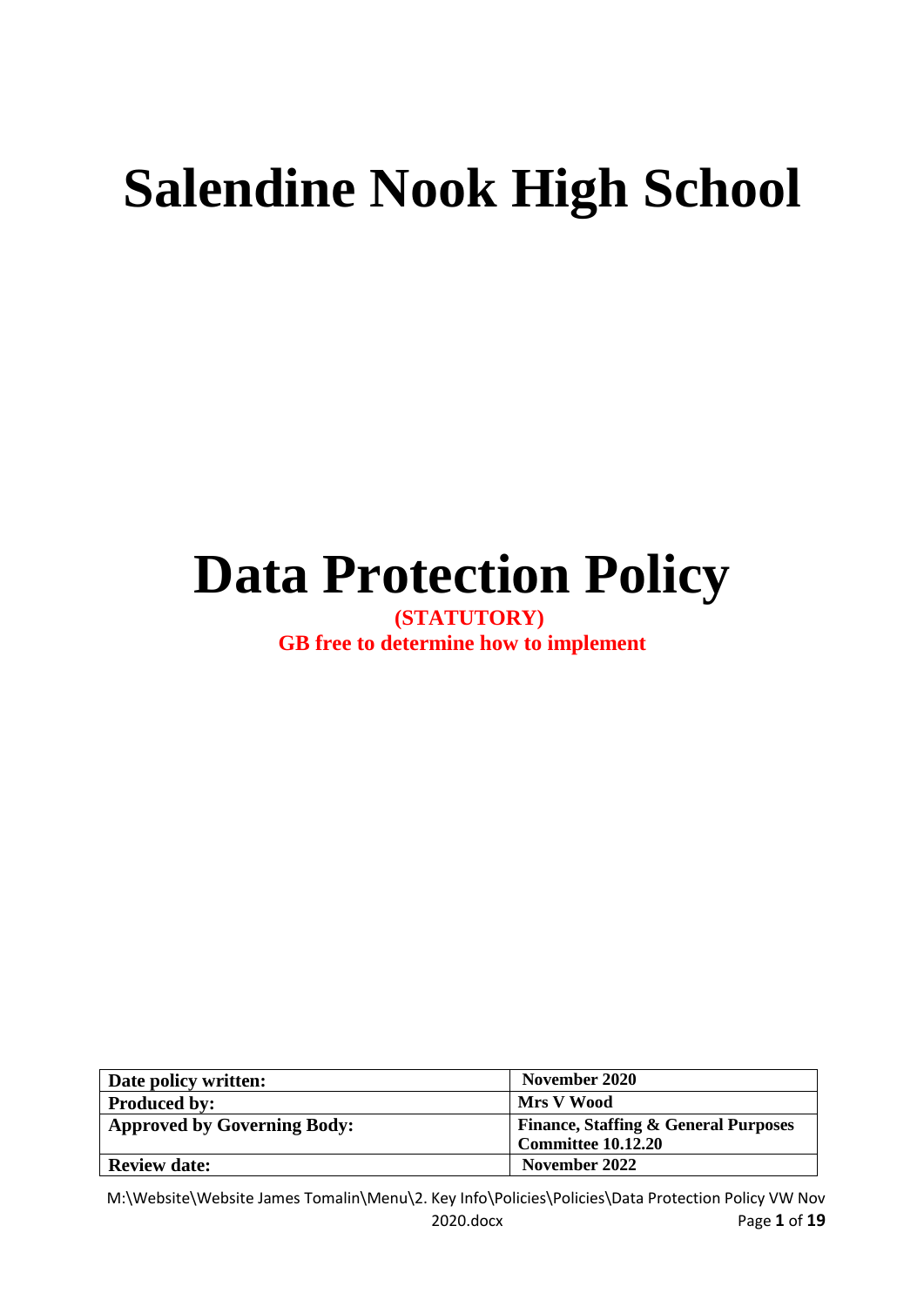#### **Contents:**

[Statement of intent](#page-2-0)

- 1. [Legal framework](#page-3-0)
- 2. [Applicable data](#page-3-1)
- 3. [Principles](#page-3-2)
- 4. [Accountability](#page-4-0)
- 5. [Data protection officer \(DPO\)](#page-5-0)
- 6. [Lawful processing](#page-5-1)
- 7. [Consent](#page-6-0)
- 8. The right [to be informed](#page-6-1)
- 9. [The right of access](#page-7-0)
- 10. [The right to rectification](#page-8-0)
- 11. [The right to erasure](#page-8-1)
- 12. [The right to restrict processing](#page-9-0)
- 13. [The right to data portability](#page-9-1)
- 14. [The right to object](#page-10-0)
- 15. [Privacy by design and privacy impact assessments](#page-11-0)
- 16. [Data breaches](#page-11-1)
- 17. [Data security](#page-12-0)
- 18. [Publication of information](#page-13-0)
- 19. [CCTV and photography](#page-14-0)
- 20. [Data retention](#page-15-0)
- 21. [DBS data](#page-15-1)
- 22. [Policy review](#page-16-0)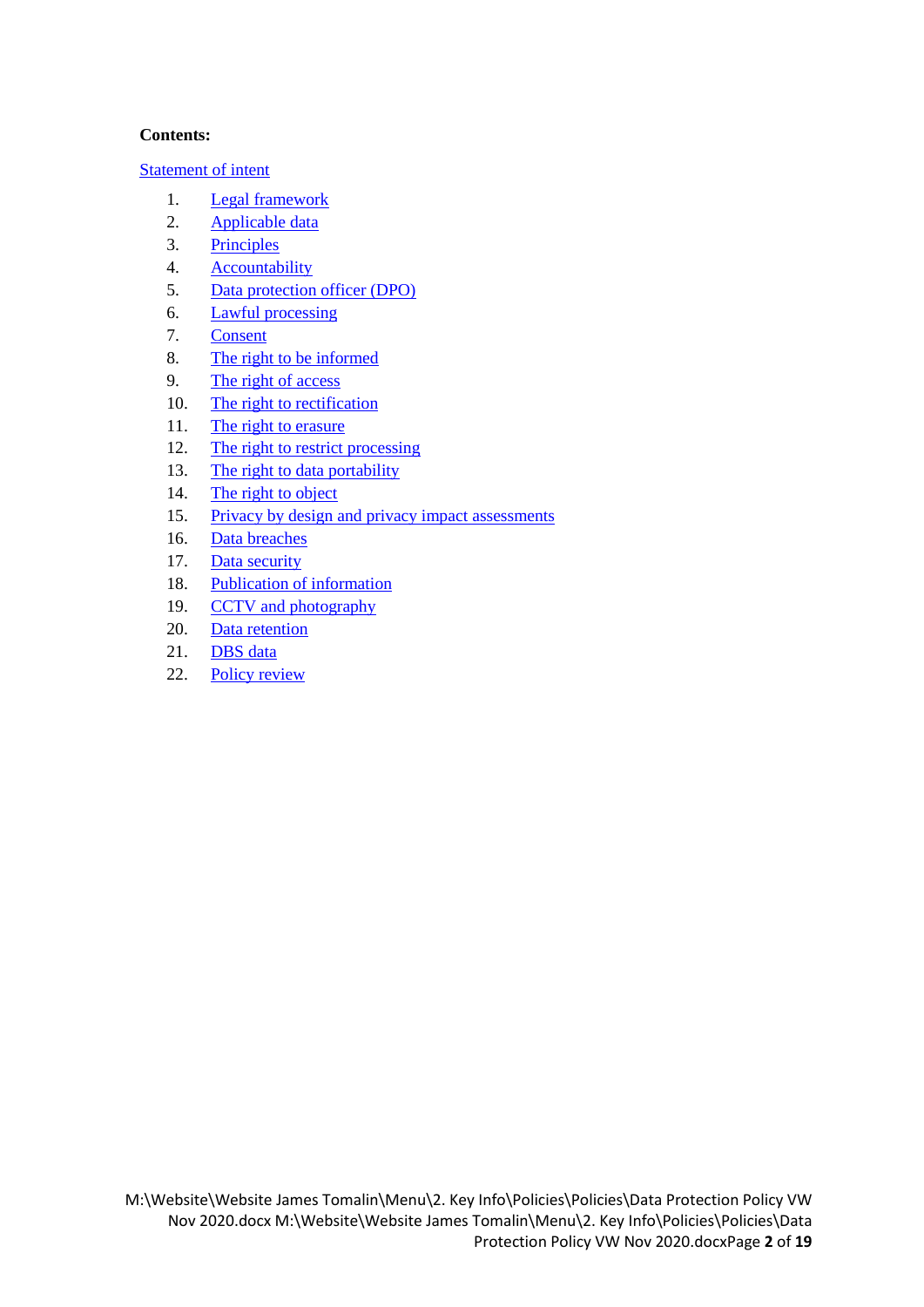#### <span id="page-2-0"></span>**Statement of intent**

Salendine Nook High School is required to keep and process certain information about its staff members and pupils in accordance with its legal obligations under the General Data Protection Regulation (GDPR).

The school may, from time to time, be required to share personal information about its staff or pupils with other organisations, mainly the LA, other schools and educational bodies, and potentially social services.

This policy is in place to ensure all staff and governors are aware of their responsibilities and outlines how the school complies with the following core principles of the GDPR.

Organisational methods for keeping data secure are imperative, and Salendine Nook High School believes that it is good practice to keep clear practical policies, backed up by written procedures.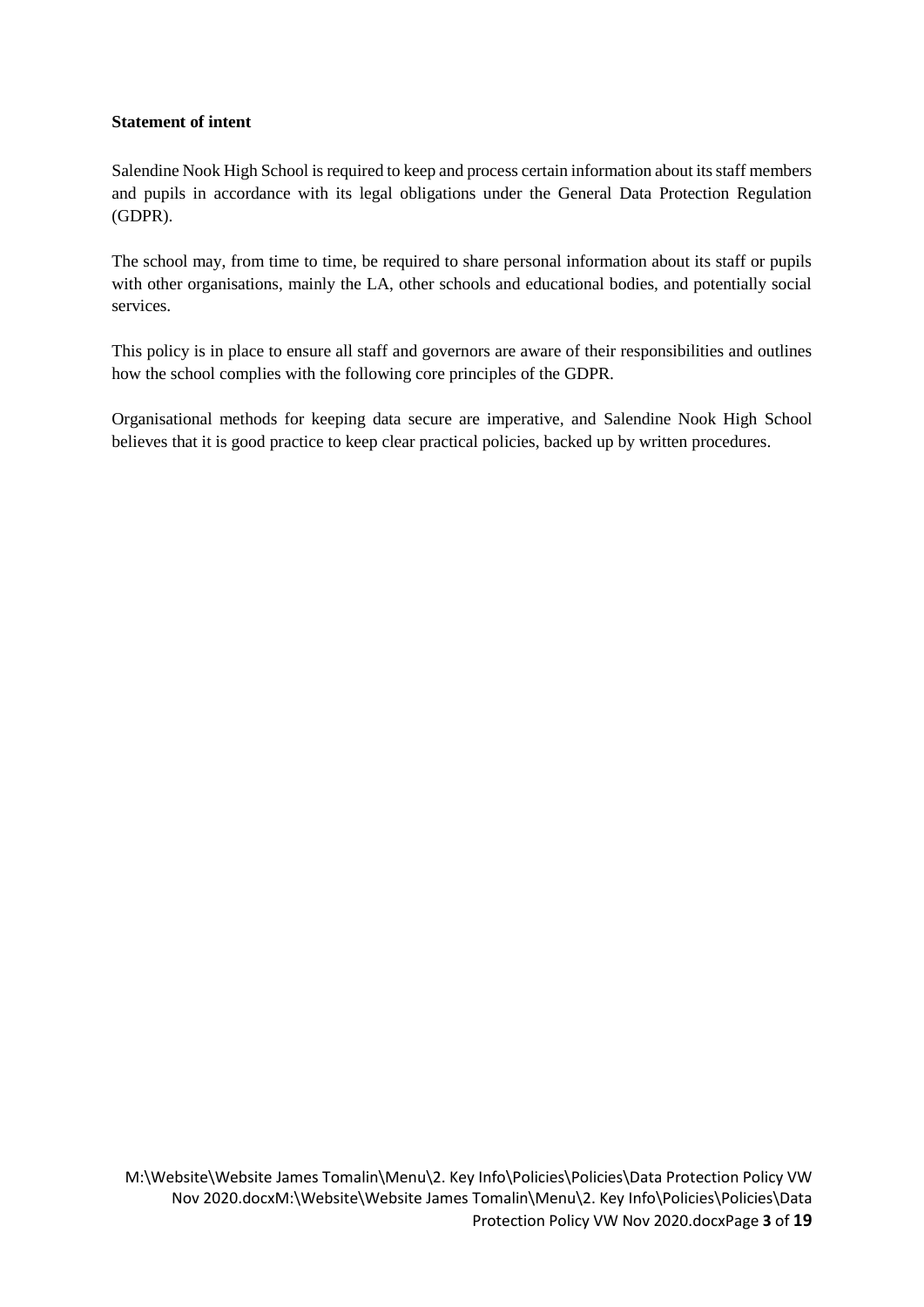#### <span id="page-3-0"></span>**1. Legal framework**

- 1.1. This policy has due regard to legislation, including, but not limited to the following:
	- The General Data Protection Regulation (GDPR)
	- The Freedom of Information Act 2000
	- The Education (Pupil Information) (England) Regulations 2005 (as amended in 2016)
	- The Freedom of Information and Data Protection (Appropriate Limit and Fees) Regulations 2004
	- The School Standards and Framework Act 1998
- 1.2. This policy will also have regard to the following guidance:
	- Information Commissioner's Office (2017) 'Overview of the General Data Protection Regulation (GDPR)'
	- Information Commissioner's Office (2017) 'Preparing for the General Data Protection Regulation (GDPR) 12 steps to take now'
- 1.3. This policy will be implemented in conjunction with the following other school policies:
	- Responsible Use of ICT and Internet Policy
	- Freedom of Information Policy
	- CCTV Policy

#### <span id="page-3-1"></span>**2. Applicable data**

- 2.1. For the purpose of this policy, **personal data** refers to information that relates to an identifiable, living individual, including information such as an online identifier, such as an IP address. The GDPR applies to both automated personal data and to manual filing systems, where personal data is accessible according to specific criteria, as well as to chronologically ordered data and pseudonymised data, e.g. key-coded.
- 2.2. **Sensitive personal data** is referred to in the GDPR as 'special categories of personal data', which are broadly the same as those in the Data Protection Act2018 and the taest guidance from the ICO. These specifically include the processing of genetic data, biometric data, data concerning health matters, religious beliefs, criminal records, ethnic origin and union membership.

#### <span id="page-3-2"></span>**3. Principles**

- 3.1. In accordance with the requirements outlined in the GDPR, personal data will be:
	- Processed lawfully, fairly and in a transparent manner in relation to individuals.
	- Collected for specified, explicit and legitimate purposes and not further processed in a manner that is incompatible with those purposes; further processing for archiving purposes in the public interest, scientific or historical research purposes or statistical purposes shall not be considered to be incompatible with the initial purposes.
	- Adequate, relevant and limited to what is necessary in relation to the purposes for which they are processed.

M:\Website\Website James Tomalin\Menu\2. Key Info\Policies\Policies\Data Protection Policy VW Nov 2020.docx Page **4** of **19**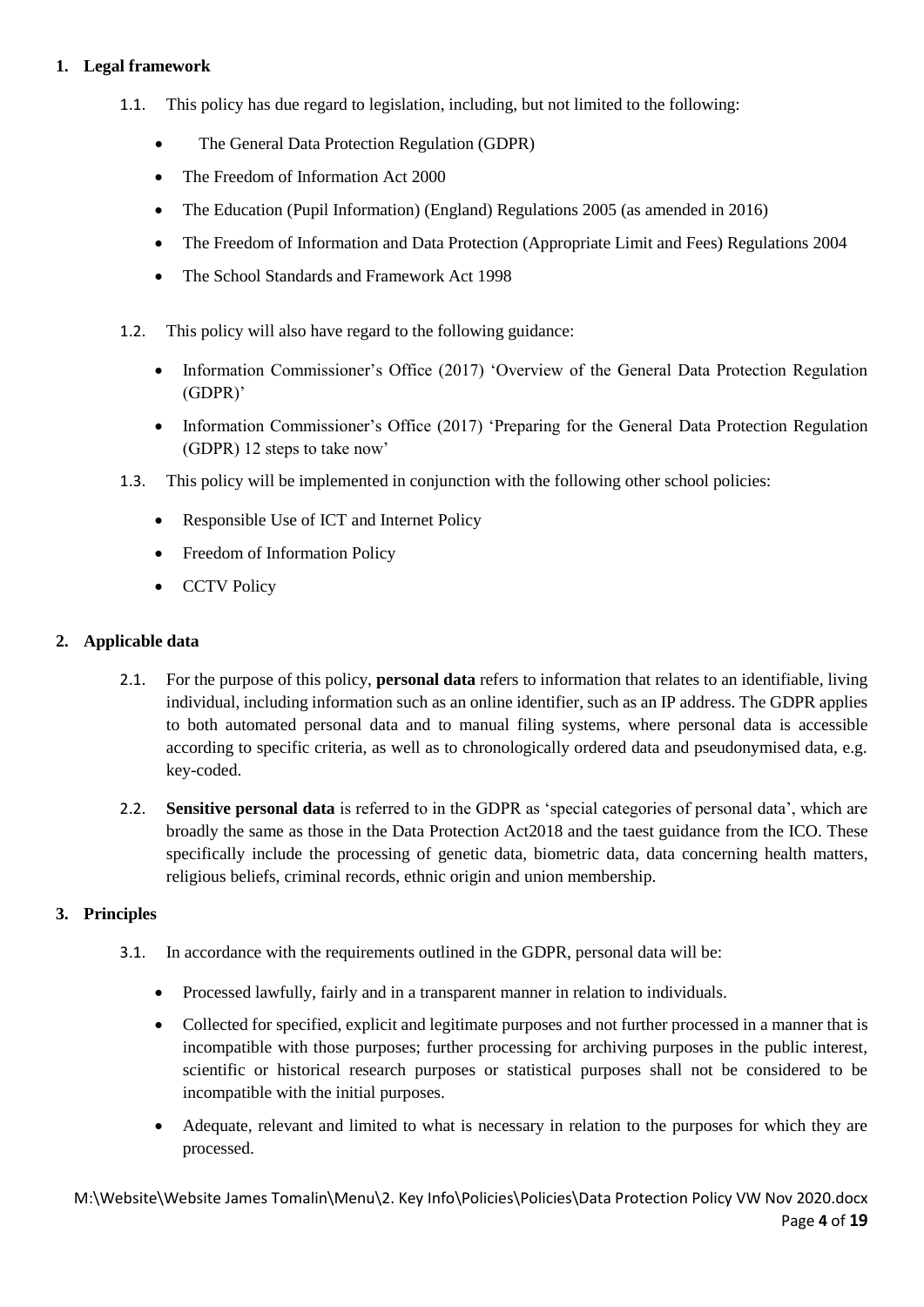- Accurate and, where necessary, kept up-to-date; every reasonable step must be taken to ensure that personal data that are inaccurate, having regard to the purposes for which they are processed, are erased or rectified without delay.
- Kept in a form which permits identification of data subjects for no longer than is necessary for the purposes for which the personal data are processed; personal data may be stored for longer periods, insofar as the personal data will be processed solely for archiving purposes in the public interest, scientific or historical research purposes or statistical purposes, subject to implementation of the appropriate technical and organisational measures required by the GDPR in order to safeguard the rights and freedoms of individuals.
- Processed in a manner that ensures appropriate security of the personal data, including protection against unauthorised or unlawful processing and against accidental loss, destruction or damage, using appropriate technical or organisational measures.
- 3.2. The GDPR also requires that "the controller shall be responsible for, and able to demonstrate, compliance with the principles".

#### <span id="page-4-0"></span>**4. Accountability**

- 4.1. Salendine Nook High School will implement appropriate technical and organisational measures to demonstrate that data is processed in line with the principles set out in the GDPR.
- 4.2. The school will provide comprehensive, clear and transparent privacy policies.
- 4.3. Records of activities relating to higher risk processing will be maintained, such as the processing of special categories data or that in relation to criminal convictions and offences.
- 4.4. Internal records of processing activities will include the following:
	- Name and details of the organisation
	- Purpose $(s)$  of the processing
	- Description of the categories of individuals and personal data
	- Retention schedules
	- Categories of recipients of personal data
	- Description of technical and organisational security measures
	- Details of transfers to third countries, including documentation of the transfer mechanism safeguards in place
- 4.5. The school will implement measures that meet the principles of data protection by design and data protection by default, including, but not restricted to:
	- Data minimisation.
	- Pseudonymisation.
	- Transparency.
	- Allowing individuals to monitor processing.
	- Continuously creating and improving security features.

M:\Website\Website James Tomalin\Menu\2. Key Info\Policies\Policies\Data Protection Policy VW Nov 2020.docx Page **5** of **19**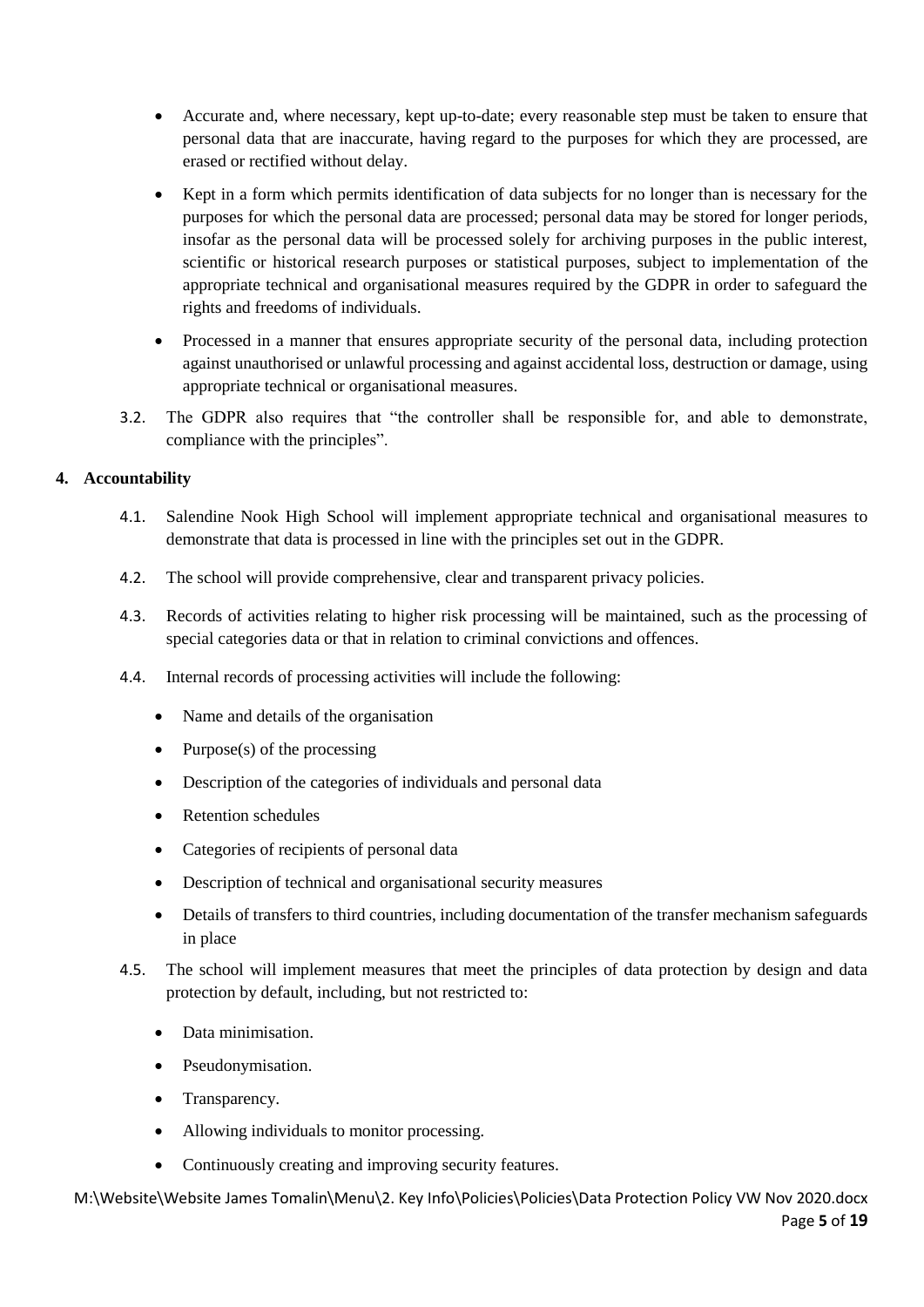4.6. Data protection impact assessments will be used, where appropriate.

#### <span id="page-5-0"></span>**5. Data protection officer (DPO)**

- 5.1. The DPO will:
	- Inform and advise the school and its employees about their obligations to comply with the GDPR and other data protection laws.
	- Monitor the school's compliance with the GDPR and other laws, including managing internal data protection activities, advising on data protection impact assessments, conducting internal audits, and providing the required training to staff members.
- 5.2. An existing employee will be appointed to the role of DPO provided that their duties are compatible with the duties of the DPO and do not lead to a conflict of interests.
- 5.3. The individual appointed as DPO will have professional experience and knowledge of data protection law, particularly that in relation to schools.
- 5.4. The DPO will report to the highest level of management at the school, which is the Principal.
- 5.5. The DPO will operate independently and will not be dismissed or penalised for performing their task.
- 5.6. Sufficient resources will be provided to the DPO to enable them to meet their GDPR obligations.

#### <span id="page-5-1"></span>**6. Lawful processing**

- 6.1. The legal basis for processing data will be identified and documented prior to data being processed.
- 6.2. Under the GDPR, data will be lawfully processed under the following conditions:
	- The consent of the data subject has been obtained.
	- Processing is necessary for:
		- Compliance with a legal obligation.
		- The performance of a task carried out in the public interest or in the exercise of official authority vested in the controller.
		- For the performance of a contract with the data subject or to take steps to enter into a contract.
		- Protecting the vital interests of a data subject or another person.
		- For the purposes of legitimate interests pursued by the controller or a third party, except where such interests are overridden by the interests, rights or freedoms of the data subject.
- 6.3. Sensitive data will only be processed under the following conditions:
	- Explicit consent of the data subject, unless reliance on consent is prohibited by EU or Member State law.
	- Processing carried out by a not-for-profit body with a political, philosophical, religious or trade union aim provided the processing relates only to members or former members (or those who have regular contact with it in connection with those purposes) and provided there is no disclosure to a third party without consent.
	- Processing relates to personal data manifestly made public by the data subject.
	- Processing is necessary for: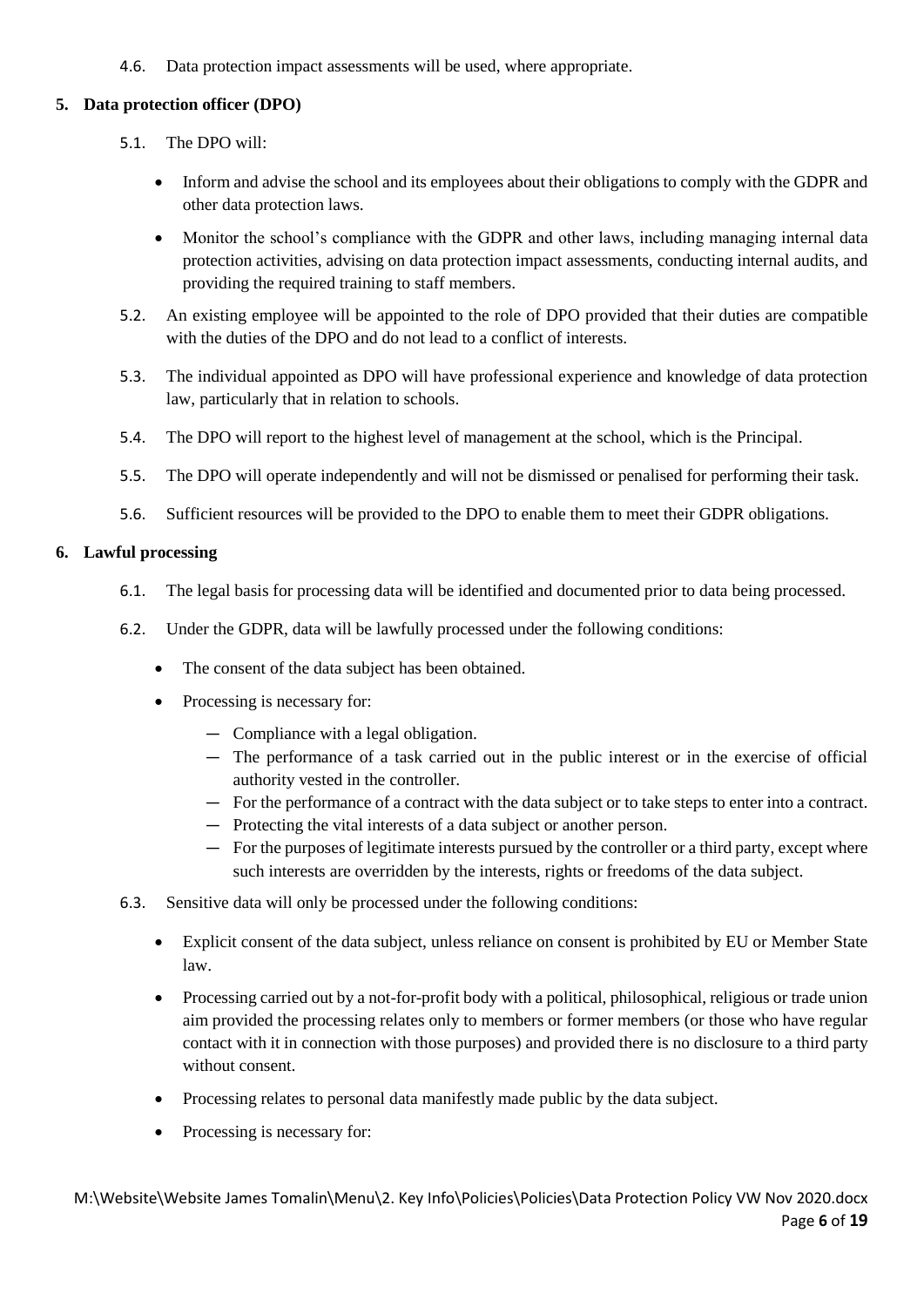- Carrying out obligations under employment, social security or social protection law, or a collective agreement.
- Protecting the vital interests of a data subject or another individual where the data subject is physically or legally incapable of giving consent.
- The establishment, exercise or defence of legal claims or where courts are acting in their judicial capacity.
- Reasons of substantial public interest on the basis of Union or Member State law which is proportionate to the aim pursued and which contains appropriate safeguards.
- The purposes of preventative or occupational medicine, for assessing the working capacity of the employee, medical diagnosis, the provision of health or social care or treatment or management of health or social care systems and services on the basis of Union or Member State law or a contract with a health professional.
- Reasons of public interest in the area of public health, such as protecting against serious crossborder threats to health or ensuring high standards of healthcare and of medicinal products or medical devices.
- Archiving purposes in the public interest, or scientific and historical research purposes or statistical purposes in accordance with Article 89(1).

#### <span id="page-6-0"></span>**7. Consent**

- 7.1. Consent must be a positive indication. It cannot be inferred from silence, inactivity or pre-ticked boxes.
- 7.2. Consent will only be accepted where it is freely given, specific, informed and an unambiguous indication of the individual's wishes.
- 7.3. Where consent is given, a record will be kept documenting how and when consent was given.
- 7.4. The school ensures that consent mechanisms meet the standards of the GDPR. Where the standard of consent cannot be met, an alternative legal basis for processing the data must be found, or the processing must cease.
- 7.5. Consent accepted under the DPA will be reviewed to ensure it meets the standards of the GDPR; however, acceptable consent obtained under the DPA will not be reobtained.
- 7.6. Consent can be withdrawn by the individual at any time.
- 7.7. The consent of parents will be sought prior to the processing of a child's data, except where the processing is related to preventative or counselling services offered directly to a child.

#### <span id="page-6-1"></span>**8. The right to be informed**

- 8.1. The privacy notice supplied to individuals in regards to the processing of their personal data will be written in clear, plain language which is concise, transparent, easily accessible and free of charge.
- 8.2. If services are offered directly to a child, the school will ensure that the privacy notice is written in a clear, plain manner that the child will understand.
- 8.3. In relation to data obtained both directly from the data subject and not obtained directly from the data subject, the following information will be supplied within the privacy notice:
	- The identity and contact details of the controller, and where applicable, the controller's representative and the DPO.
	- The purpose of, and the legal basis for, processing the data.

M:\Website\Website James Tomalin\Menu\2. Key Info\Policies\Policies\Data Protection Policy VW Nov 2020.docx Page **7** of **19**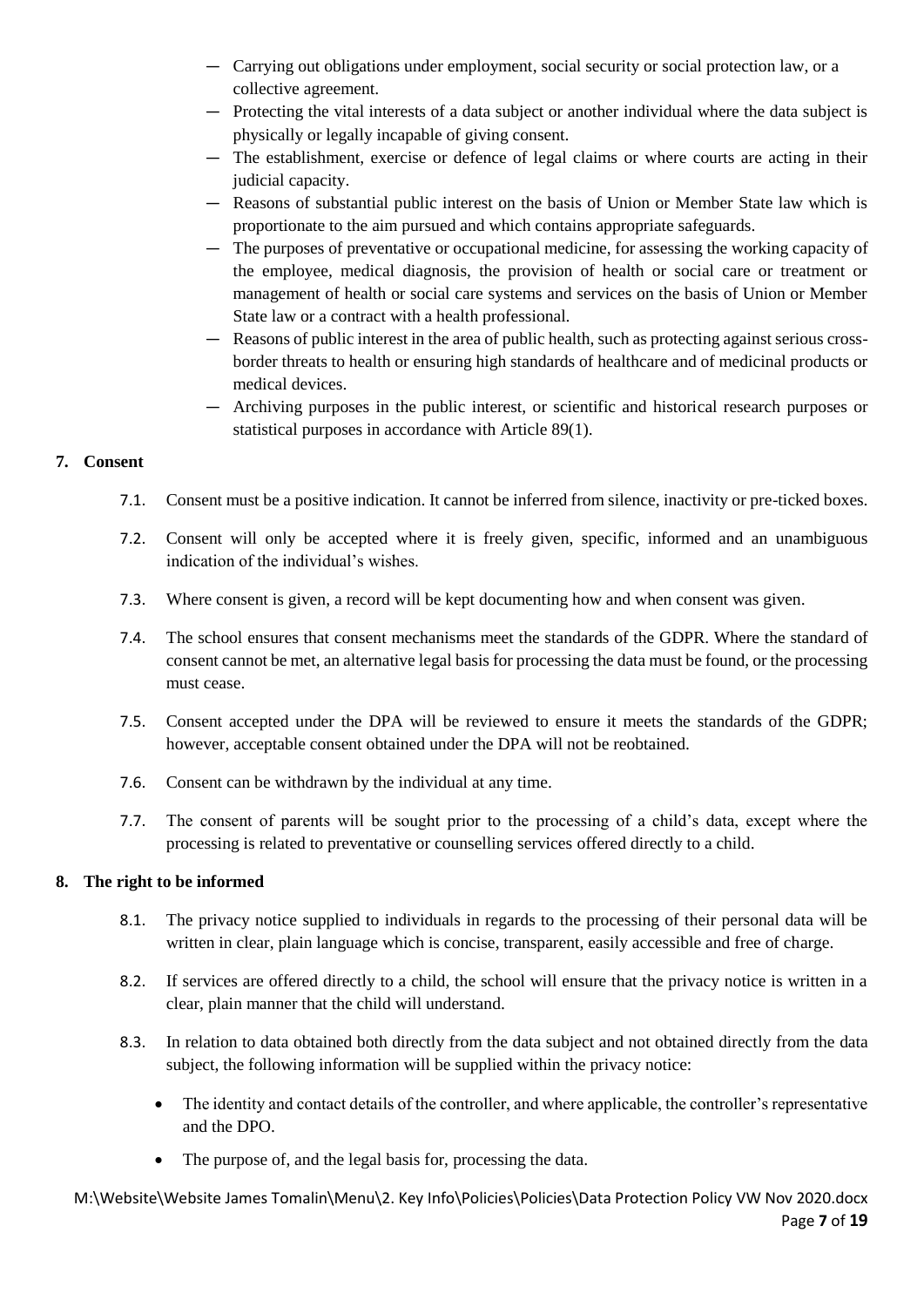- The legitimate interests of the controller or third party.
- Any recipient or categories of recipients of the personal data.
- Details of transfers to third countries and the safeguards in place.
- The retention period of criteria used to determine the retention period.
- The existence of the data subject's rights, including the right to:
	- Withdraw consent at any time.
	- Lodge a complaint with a supervisory authority.
- The existence of automated decision making, including profiling, how decisions are made, the significance of the process and the consequences.
- 8.4. Where data is obtained directly from the data subject, information regarding whether the provision of personal data is part of a statutory or contractual requirement and the details of the categories of personal data, as well as any possible consequences of failing to provide the personal data, will be provided.
- 8.5. Where data is not obtained directly from the data subject, information regarding the source the personal data originates from and whether it came from publicly accessible sources, will be provided.
- 8.6. For data obtained directly from the data subject, this information will be supplied at the time the data is obtained.
- 8.7. In relation to data that is not obtained directly from the data subject, this information will be supplied:
	- Within one month of having obtained the data.
	- If disclosure to another recipient is envisaged, at the latest, before the data are disclosed.
	- If the data are used to communicate with the individual, at the latest, when the first communication takes place.

#### <span id="page-7-0"></span>**9. The right of access**

- 9.1. Individuals have the right to obtain confirmation that their data is being processed.
- 9.2. Individuals have the right to submit a subject access request (SAR) to gain access to their personal data in order to verify the lawfulness of the processing.
- 9.3. The school will verify the identity of the person making the request before any information is supplied.
- 9.4. A copy of the information will be supplied to the individual free of charge; however, the school may impose a 'reasonable fee' to comply with requests for further copies of the same information.
- 9.5. Where a SAR has been made electronically, the information will be provided in a commonly used electronic format.
- 9.6. Where a request is manifestly unfounded, excessive or repetitive, a reasonable fee will be charged.
- 9.7. All fees will be based on the administrative cost of providing the information.
- 9.8. All requests will be responded to without delay and at the latest, within one month of receipt.
- 9.9. In the event of numerous or complex requests, the period of compliance will be extended by a further two months. The individual will be informed of this extension, and will receive an explanation of why the extension is necessary, within one month of the receipt of the request.

M:\Website\Website James Tomalin\Menu\2. Key Info\Policies\Policies\Data Protection Policy VW Nov 2020.docx Page **8** of **19**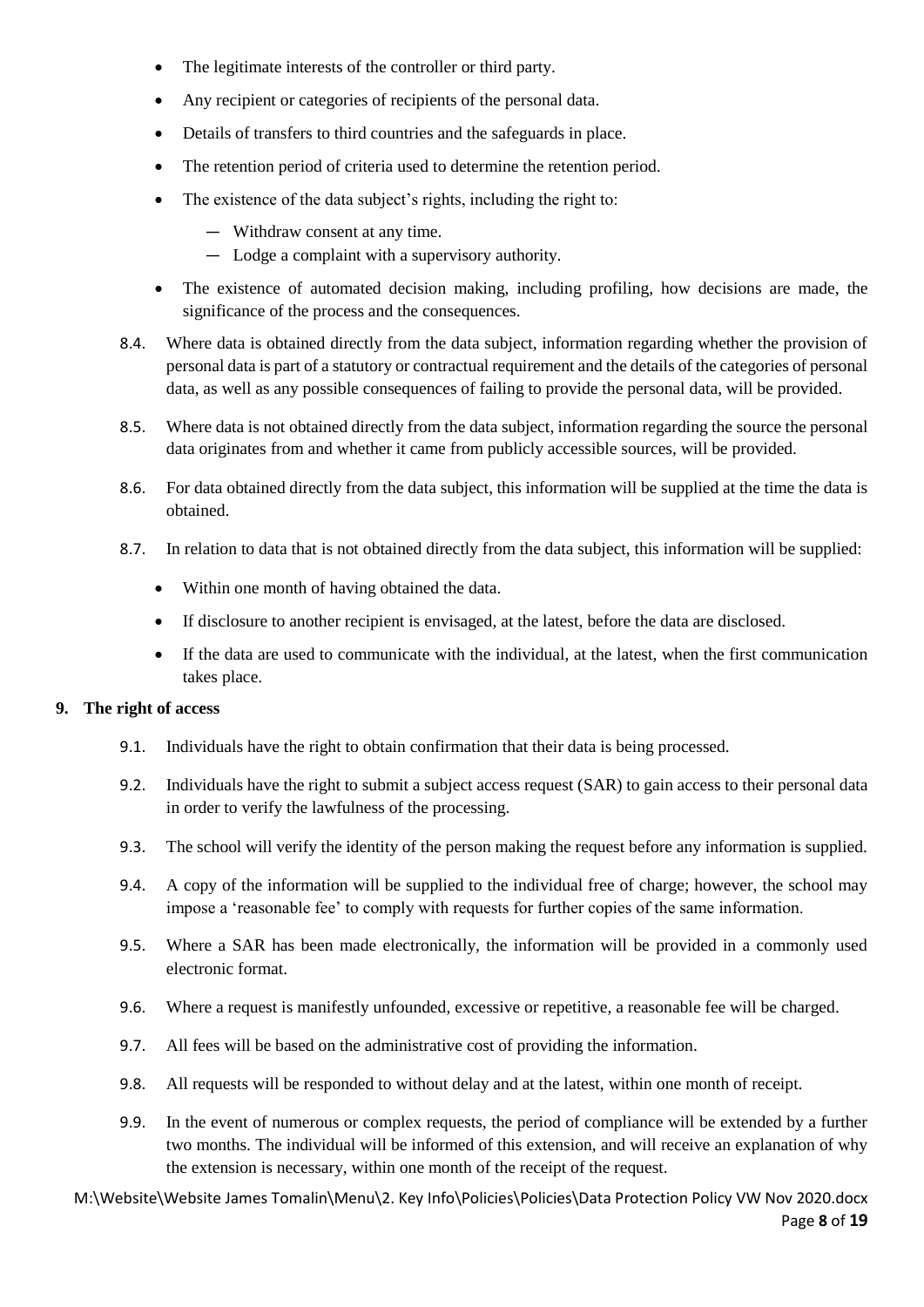- 9.10. Where a request is manifestly unfounded or excessive, the school holds the right to refuse to respond to the request. The individual will be informed of this decision and the reasoning behind it, as well as their right to complain to the supervisory authority and to a judicial remedy, within one month of the refusal.
- 9.11. In the event that a large quantity of information is being processed about an individual, the school will ask the individual to specify the information the request is in relation to.

#### <span id="page-8-0"></span>**10. The right to rectification**

- 10.1. Individuals are entitled to have any inaccurate or incomplete personal data rectified.
- 10.2. Where the personal data in question has been disclosed to third parties, the school will inform them of the rectification where possible.
- 10.3. Where appropriate, the school will inform the individual about the third parties that the data has been disclosed to.
- 10.4. Requests for rectification will be responded to within one month; this will be extended by two months where the request for rectification is complex.
- 10.5. Where no action is being taken in response to a request for rectification, the school will explain the reason for this to the individual, and will inform them of their right to complain to the supervisory authority and to a judicial remedy.

#### <span id="page-8-1"></span>**11. The right to erasure**

- 11.1. Individuals hold the right to request the deletion or removal of personal data where there is no compelling reason for its continued processing.
- 11.2. Individuals have the right to erasure in the following circumstances:
	- Where the personal data is no longer necessary in relation to the purpose for which it was originally collected/processed;
	- When the individual withdraws their consent;
	- When the individual objects to the processing and there is no overriding legitimate interest for continuing the processing;
	- The personal data was unlawfully processed;
	- The personal data is required to be erased in order to comply with a legal obligation;
	- The personal data is processed in relation to the offer of information society services to a child.
- 11.3. The school has the right to refuse a request for erasure where the personal data is being processed for the following reasons:
	- To exercise the right of freedom of expression and information;
	- To comply with a legal obligation for the performance of a public interest task or exercise of official authority;
	- For public health purposes in the public interest;
	- For archiving purposes in the public interest, scientific research, historical research or statistical purposes;
	- The exercise or defence of legal claims.

M:\Website\Website James Tomalin\Menu\2. Key Info\Policies\Policies\Data Protection Policy VW Nov 2020.docx Page **9** of **19**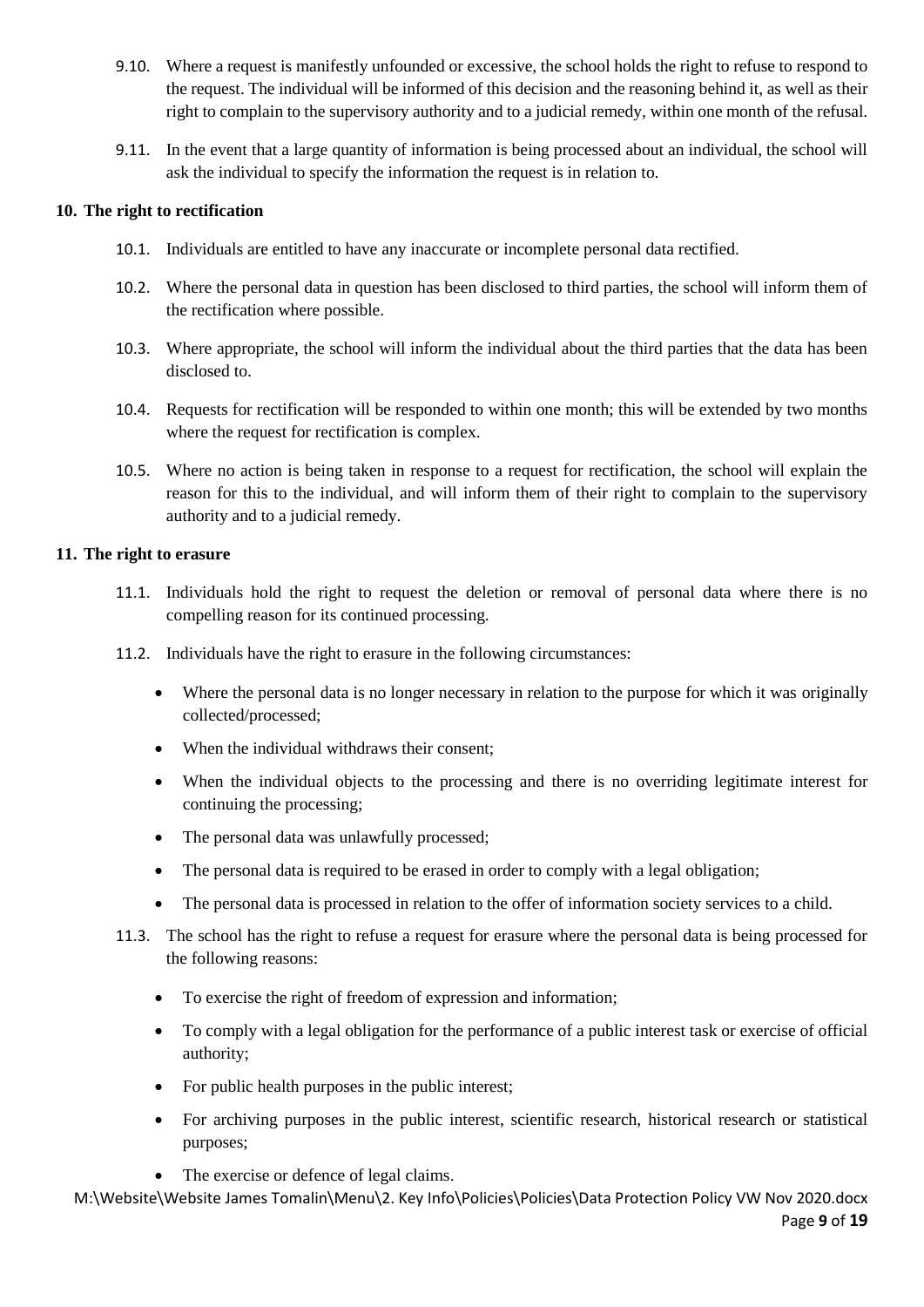- 11.4. As a child may not fully understand the risks involved in the processing of data when consent is obtained, special attention will be given to existing situations where a child has given consent to processing and they later request erasure of the data, regardless of age at the time of the request.
- 11.5. Where personal data has been disclosed to third parties, they will be informed about the erasure of the personal data, unless it is impossible or involves disproportionate effort to do so.
- 11.6. Where personal data has been made public within an online environment, the school will inform other organisations who process the personal data to erase links to and copies of the personal data in question.

#### <span id="page-9-0"></span>**12. The right to restrict processing**

- 12.1. Individuals have the right to block or suppress the school's processing of personal data.
- 12.2. In the event that processing is restricted, the school will store the personal data, but not further process it, guaranteeing that just enough information about the individual has been retained to ensure that the restriction is respected in future.
- 12.3. The school will restrict the processing of personal data in the following circumstances:
	- Where an individual contests the accuracy of the personal data, processing will be restricted until the school has verified the accuracy of the data;
	- Where an individual has objected to the processing and the school is considering whether their legitimate grounds override those of the individual;
	- Where processing is unlawful and the individual opposes erasure and requests restriction instead;
	- Where the school no longer needs the personal data but the individual requires the data to establish, exercise or defend a legal claim.
- 12.4. If the personal data in question has been disclosed to third parties, the school will inform them about the restriction on the processing of the personal data, unless it is impossible or involves disproportionate effort to do so.
- 12.5. The school will inform individuals when a restriction on processing has been lifted.

#### <span id="page-9-1"></span>**13. The right to data portability**

- 13.1. Individuals have the right to obtain and reuse their personal data for their own purposes across different services.
- 13.2. Personal data can be easily moved, copied or transferred from one IT environment to another in a safe and secure manner, without hindrance to usability.
- 13.3. The right to data portability only applies in the following cases:
	- To personal data that an individual has provided to a controller;
	- Where the processing is based on the individual's consent or for the performance of a contract;
	- When processing is carried out by automated means.
- 13.4. Personal data will be provided in a structured, commonly used and machine-readable form.
- 13.5. The school will provide the information free of charge.

M:\Website\Website James Tomalin\Menu\2. Key Info\Policies\Policies\Data Protection Policy VW Nov 2020.docx Page **10** of **19**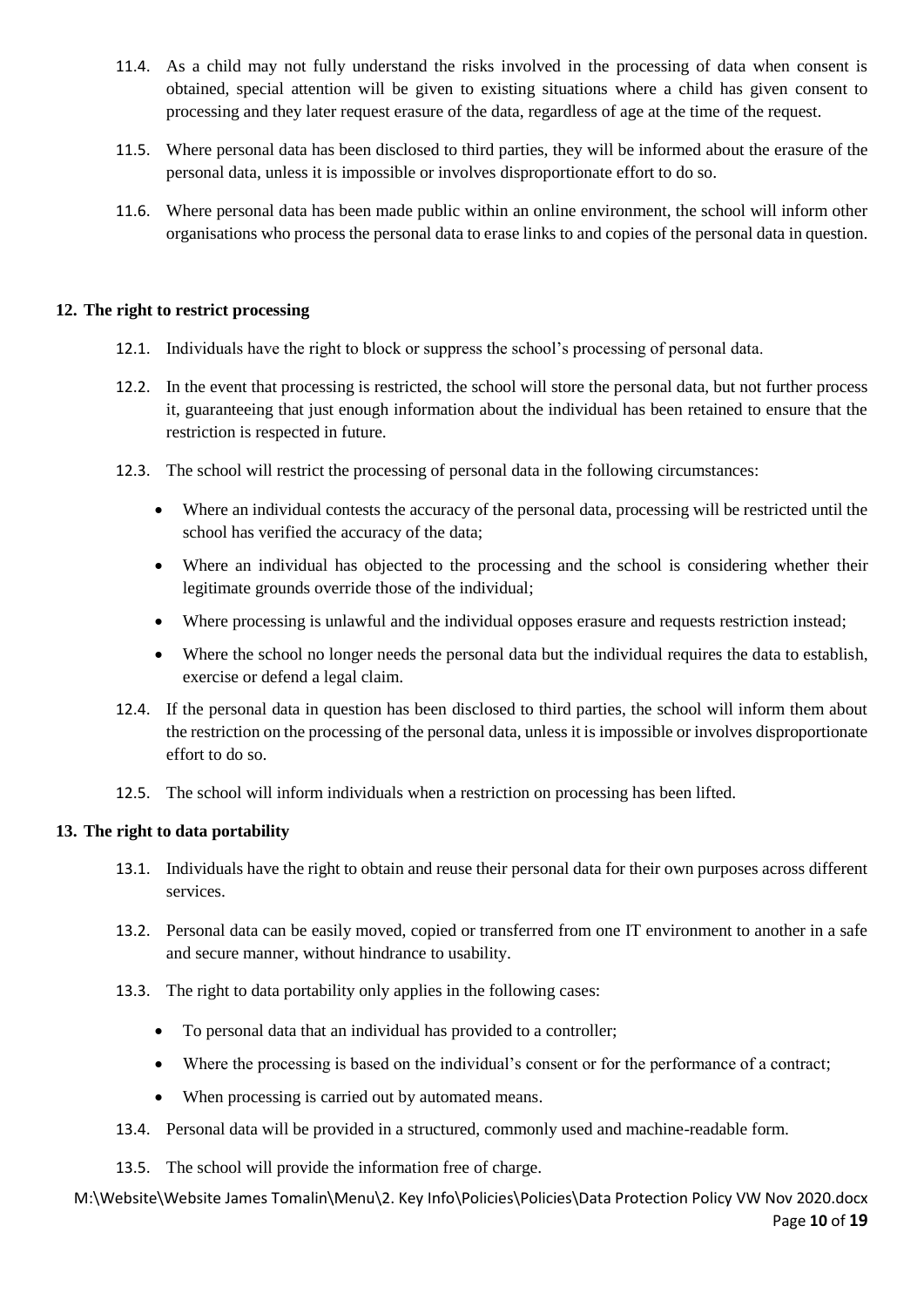- 13.6. Where feasible, data will be transmitted directly to another organisation at the request of the individual.
- 13.7. Salendine Nook High School is not required to adopt or maintain processing systems which are technically compatible with other organisations.
- 13.8. In the event that the personal data concerns more than one individual, the school will consider whether providing the information would prejudice the rights of any other individual.
- 13.9. The school will respond to any requests for portability within one month.
- 13.10. Where the request is complex, or a number of requests have been received, the timeframe can be extended by two months, ensuring that the individual is informed of the extension and the reasoning behind it within one month of the receipt of the request.
- 13.11. Where no action is being taken in response to a request, the school will, without delay and at the latest within one month, explain to the individual the reason for this and will inform them of their right to complain to the supervisory authority and to a judicial remedy.

#### <span id="page-10-0"></span>**14. The right to object**

- 14.1. The school will inform individuals of their right to object at the first point of communication, and this information will be outlined in the privacy notice and explicitly brought to the attention of the data subject, ensuring that it is presented clearly and separately from any other information.
- 14.2. Individuals have the right to object to the following:
	- Processing based on legitimate interests or the performance of a task in the public interest;
	- Direct marketing:
	- Processing for purposes of scientific or historical research and statistics.
- 14.3. Where personal data is processed for the performance of a legal task or legitimate interests:
	- An individual's grounds for objecting must relate to his or her particular situation.
	- The school will stop processing the individual's personal data unless the processing is for the establishment, exercise or defence of legal claims, or, where the school can demonstrate compelling legitimate grounds for the processing, which override the interests, rights and freedoms of the individual.
- 14.4. Where personal data is processed for direct marketing purposes:
	- The school will stop processing personal data for direct marketing purposes as soon as an objection is received.
	- The school cannot refuse an individual's objection regarding data that is being processed for direct marketing purposes.
- 14.5. Where personal data is processed for research purposes:
	- The individual must have grounds relating to their particular situation in order to exercise their right to object.
	- Where the processing of personal data is necessary for the performance of a public interest task, the school is not required to comply with an objection to the processing of the data.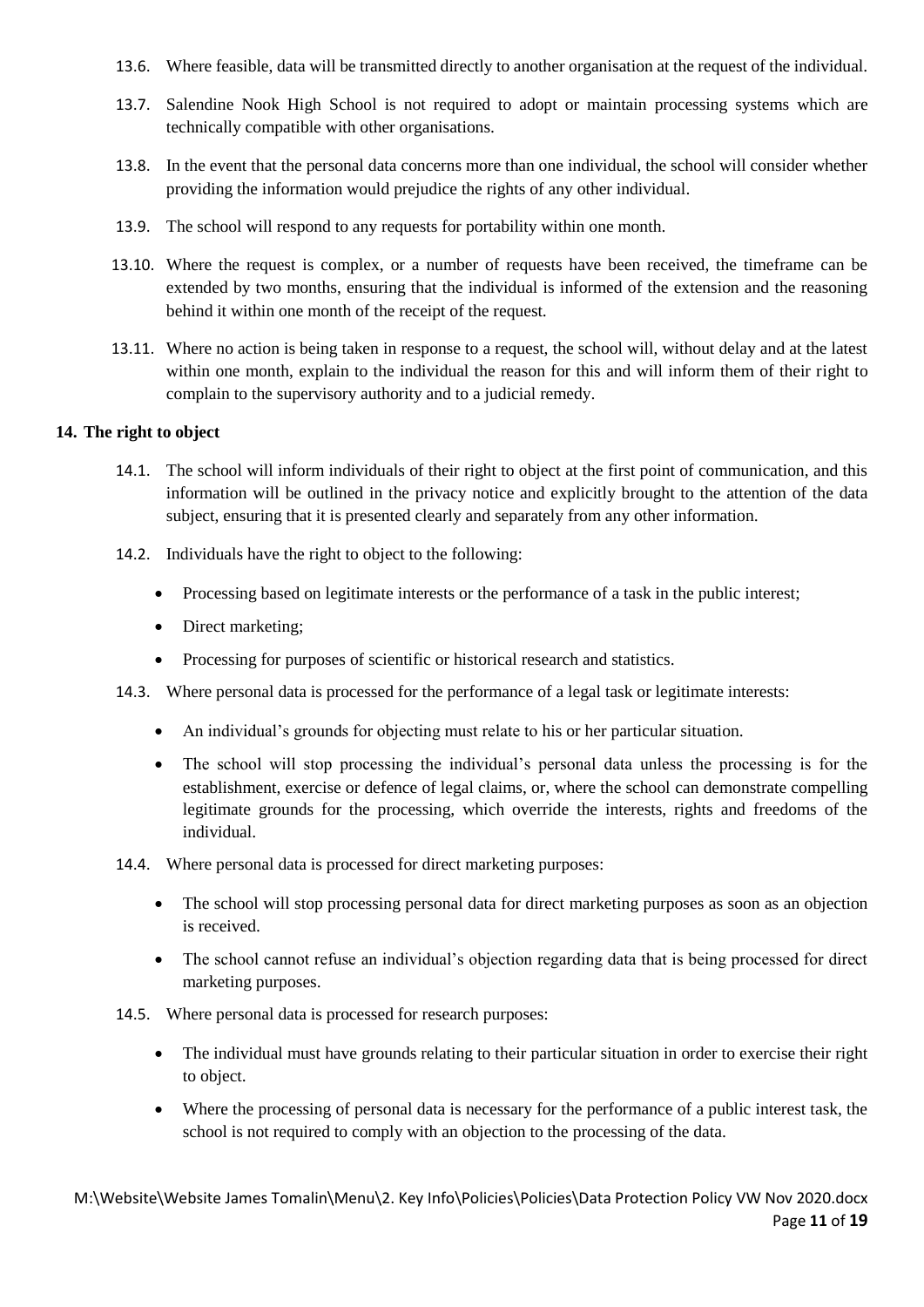14.6. Where the processing activity is outlined above, but is carried out online, the school will offer a method for individuals to object online.

#### <span id="page-11-0"></span>**15. Privacy by design and privacy impact assessments**

- 15.1. The school will act in accordance with the GDPR by adopting a privacy by design approach and implementing technical and organisational measures which demonstrate how the school has considered and integrated data protection into processing activities.
- 15.2. Data protection impact assessments (DPIAs) will be used to identify the most effective method of complying with the school's data protection obligations and meeting individuals' expectations of privacy.
- 15.3. DPIAs will allow the school to identify and resolve problems at an early stage, thus reducing associated costs and preventing damage from being caused to Salendine Nook High School's reputation which might otherwise occur.
- 15.4. A DPIA will be used when using new technologies or when the processing is likely to result in a high risk to the rights and freedoms of individuals.
- 15.5. A DPIA will be used for more than one project, where necessary.
- 15.6. High risk processing includes, but is not limited to, the following:
	- Systematic and extensive processing activities, such as profiling;
	- Large scale processing of special categories of data or personal data which is in relation to criminal convictions or offences
- 15.7. The school will ensure that all DPIAs include the following information:
	- A description of the processing operations and the purposes;
	- An assessment of the necessity and proportionality of the processing in relation to the purpose;
	- An outline of the risks to individuals;
	- The measures implemented in order to address risk
- 15.8. Where a DPIA indicates high risk data processing, the school will consult the ICO to seek its opinion as to whether the processing operation complies with the GDPR.

#### <span id="page-11-1"></span>**16. Data breaches**

- 16.1. The term 'personal data breach' refers to a breach of security which has led to the destruction, loss, alteration, unauthorised disclosure of, or access to, personal data.
- 16.2. The Principal will ensure that all staff members are made aware of, and understand, what constitutes as a data breach as part of their continuous development training. This will include clarity re possible staff disciplinary actions when staff have failed to comply with the GDPR.
- 16.3. Where a breach is likely to result in a risk to the rights and freedoms of individuals, the relevant supervisory authority will be informed.
- 16.4. All notifiable breaches will be reported to the relevant supervisory authority within 72 hours of the school becoming aware of it.

M:\Website\Website James Tomalin\Menu\2. Key Info\Policies\Policies\Data Protection Policy VW Nov 2020.docx Page **12** of **19**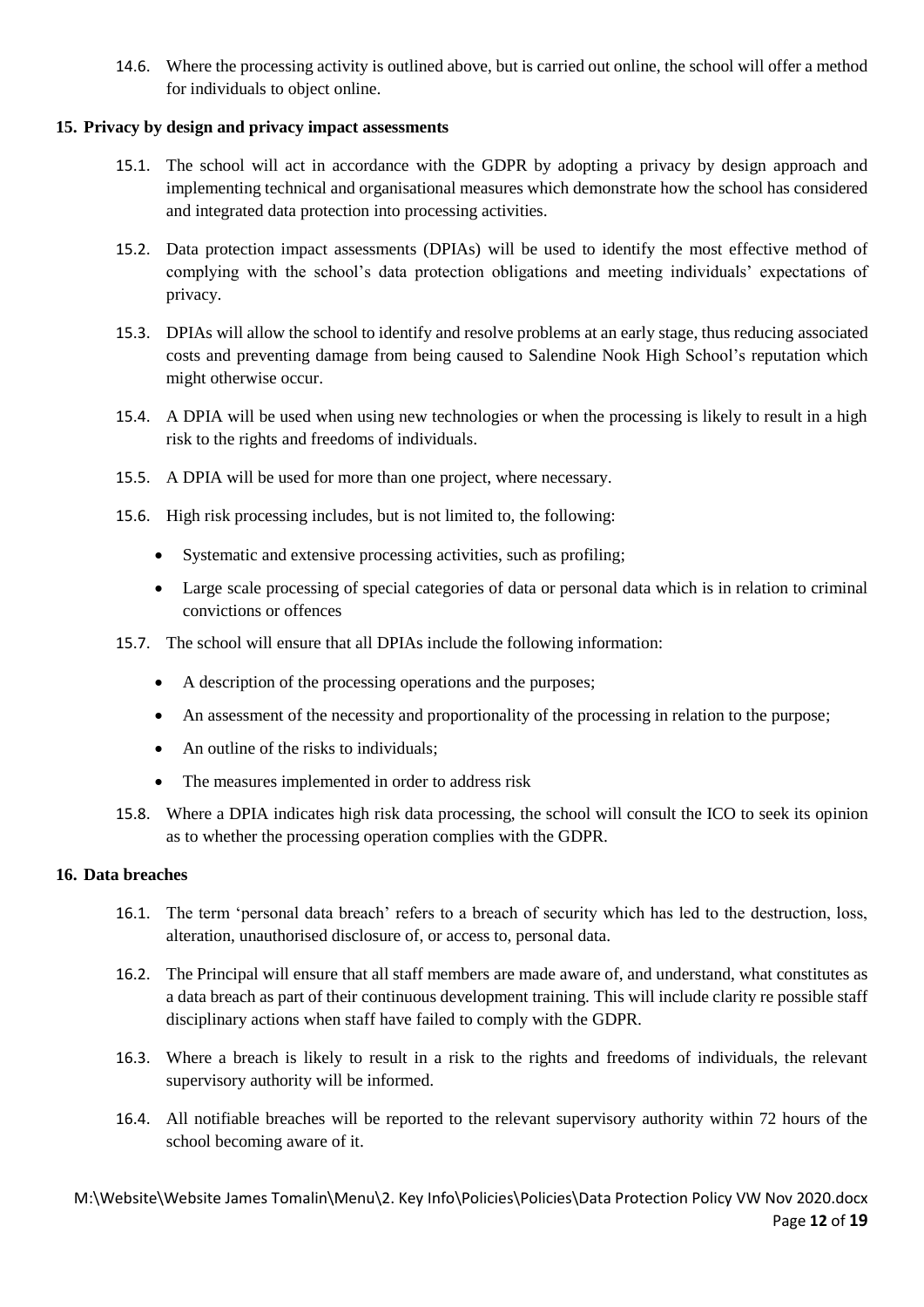- 16.5. The risk of the breach having a detrimental effect on the individual, and the need to notify the relevant supervisory authority, will be assessed on a case-by-case basis.
- 16.6. In the event that a breach is likely to result in a high risk to the rights and freedoms of an individual, the school will notify those concerned directly.
- 16.7. A 'high risk' breach means that the threshold for notifying the individual is higher than that for notifying the relevant supervisory authority.
- 16.8. In the event that a breach is sufficiently serious, the public will be notified without undue delay.
- 16.9. The DPO will work out whether the breach must be reported to the ICO and the individuals affected using the ICO's [self-assessment tool](https://ico.org.uk/for-organisations/report-a-breach/personal-data-breach-assessment/)
- 16.10. Effective and robust breach detection, investigation and internal reporting procedures are in place at the school, which facilitate decision-making in relation to whether the relevant supervisory authority or the public need to be notified.
- 16.11. The DPO will document the decisions (either way), in case it is challenged at a later date by the ICO or an individual affected by the breach.
- 16.12. Within a breach notification, the following information will be outlined:
	- The nature of the personal data breach, including the categories and approximate number of individuals and records concerned;
	- The name and contact details of the DPO;
	- An explanation of the likely consequences of the personal data breach;
	- A description of the proposed measures to be taken to deal with the personal data breach;
	- Where appropriate, a description of the measures taken to mitigate any possible adverse effects.
- 16.13. Failure to report a breach when required to do so will result in a fine, as well as a fine for the breach itself.

#### <span id="page-12-0"></span>**17. Data security**

- 17.1. Confidential paper records will be kept in a locked filing cabinet, drawer or safe, with restricted access.
- 17.2. Confidential paper records will not be left unattended or in clear view anywhere with general access.
- 17.3. Digital data is coded, encrypted or password-protected, both on a local hard drive and on a network drive that is regularly backed up off-site.
- 17.4. Where data is saved on removable storage or a portable device, the device will be kept in a locked filing cabinet, drawer or safe when not in use.
- 17.5. Memory sticks will not be used to hold personal information unless they are password-protected and fully encrypted.
- 17.6. All electronic devices are password-protected to protect the information on the device in case of theft.
- 17.7. Where possible, the school enables electronic devices to allow the remote blocking or deletion of data in case of theft.

M:\Website\Website James Tomalin\Menu\2. Key Info\Policies\Policies\Data Protection Policy VW Nov 2020.docx Page **13** of **19**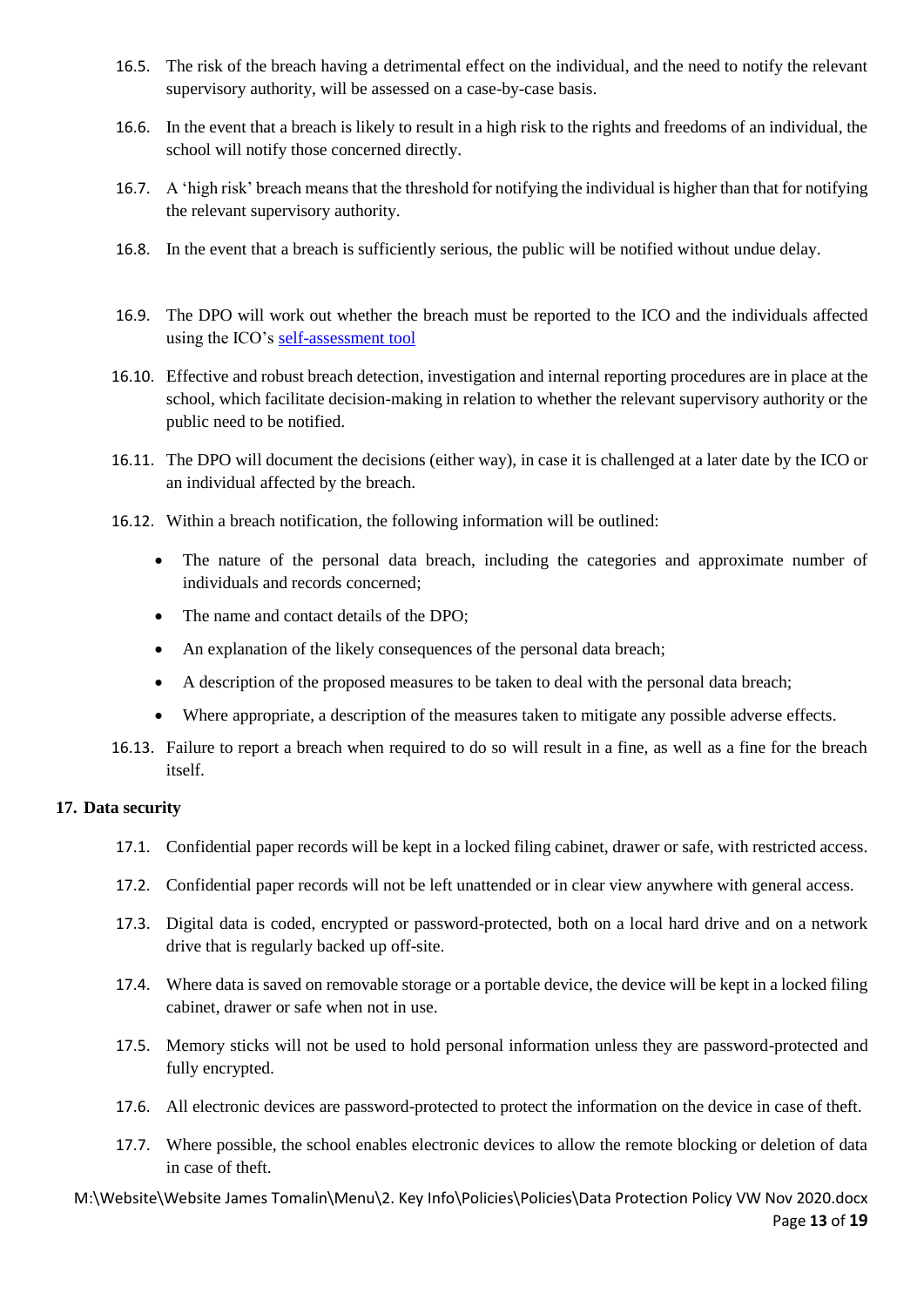- 17.8. Staff and governors may use their personal laptops or computers for school purposes, but must not store any school/personal data on there.
- 17.9. All necessary members of staff are provided with their own secure login and password, and every computer regularly prompts users to change their password.
- 17.10. Emails containing sensitive or confidential information are password-protected if there are unsecure servers between the sender and the recipient.
- 17.11. Circular emails to parents are sent blind carbon copy (bcc), so email addresses are not disclosed to other recipients.
- 17.12. When sending confidential information by fax, staff will always check that the recipient is correct before sending.
- 17.13. Where personal information that could be considered private or confidential is taken off the premises, either in electronic or paper format, staff will take extra care to follow the same procedures for security, e.g. keeping devices under lock and key. The person taking the information from the school premises accepts full responsibility for the security of the data.
- 17.14. Before sharing data, all staff members will ensure:
	- They are allowed to share it.
	- That adequate security is in place to protect it.
	- Who will receive the data has been outlined in a privacy notice.
- 17.15. Under no circumstances are visitors allowed access to confidential or personal information. Visitors to areas of the school containing sensitive information are supervised at all times.
- 17.16. The physical security of the school's buildings and storage systems, and access to them, is reviewed on a termly basis. If an increased risk in vandalism/burglary/theft is identified, extra measures to secure data storage will be put in place.
- 17.17. Salendine Nook High School takes its duties under the GDPR seriously and any unauthorised disclosure may result in disciplinary action.
- 17.18. The Data Protection Officer is responsible for continuity and recovery measures are in place to ensure the security of protected data.

#### <span id="page-13-0"></span>**18. Publication of information**

- 18.1. Salendine Nook High School publishes a publication scheme on its website outlining classes of information that will be made routinely available, including:
	- Policies and procedures
	- Annual reports
	- Financial information
- 18.2. Classes of information specified in the publication scheme are made available quickly and easily on request.
- 18.3. Salendine Nook High School will not publish any personal information, including photos, on its website without the permission of the affected individual.

M:\Website\Website James Tomalin\Menu\2. Key Info\Policies\Policies\Data Protection Policy VW Nov 2020.docx Page **14** of **19**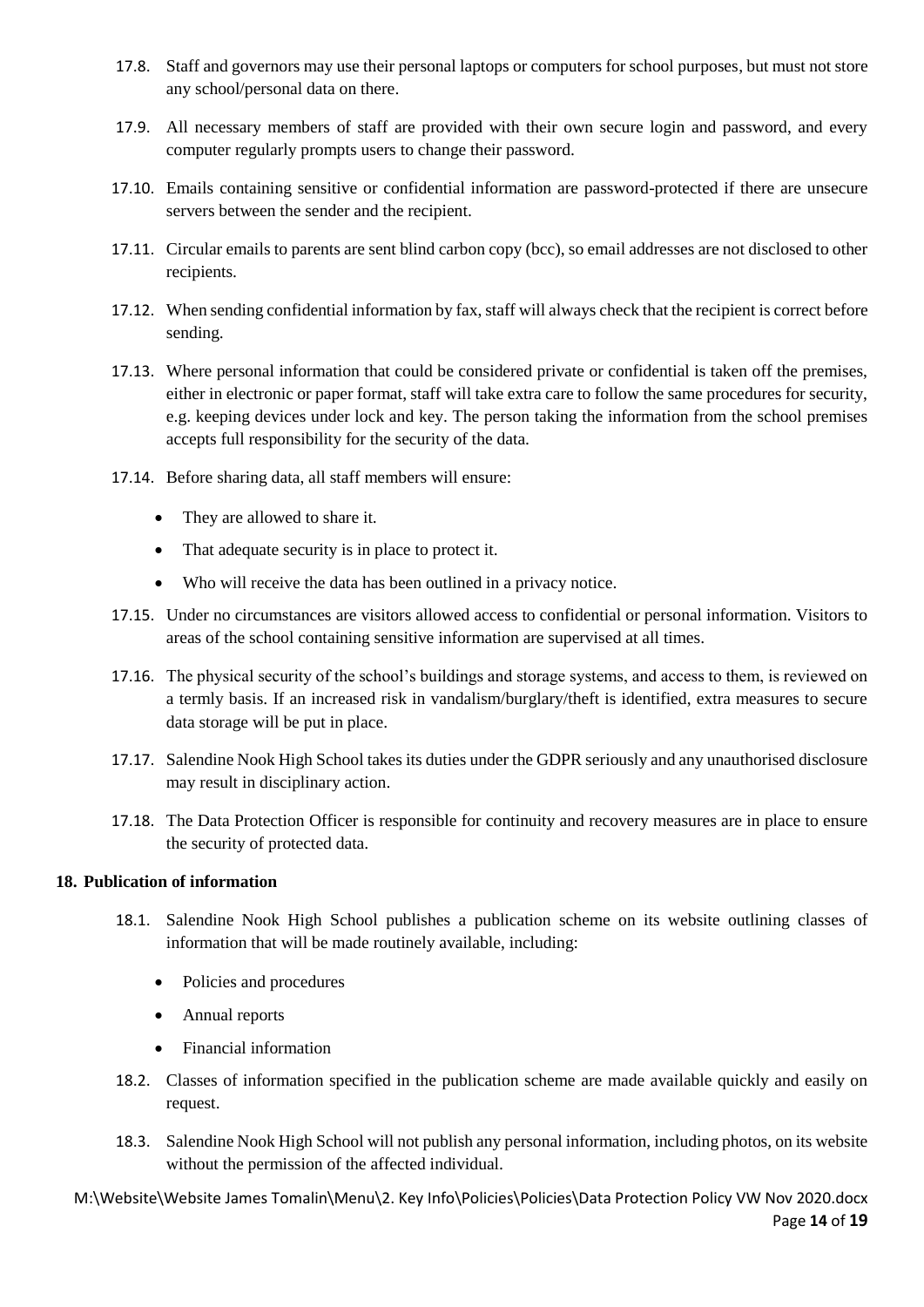18.4. When uploading information to the school website, staff are considerate of any metadata or deletions which could be accessed in documents and images on the site.

#### <span id="page-14-0"></span>**19. CCTV and photography**

- CCTV can contribute to the security and health and safety of all pupils, staff and visitors.
- The purpose of CCTV at Salendine Nook High School is to provide monitoring systems that assist with the protection of the property, law enforcement, traffic management, community safety and the reduction of crime and disorder, thereby improving the quality of life for all students, staff and visitors to the school.
- The CCTV systems at the Salendine Nook High School have been notified to the Information Commissioner.
- The general management of CCTV at the Salendine Nook High School is currently vested with the Director of Finance & Resources.
- The day to day management of the CCTV system is the responsibility of the ICT Manager.
- Owner Operator Data and Controller of the Scheme Principal, Salendine Nook High School, New Hey Rd. Huddersfield HD3 4GN.
	- 19.1. The school understands that recording images of identifiable individuals constitutes as processing personal information, so it is done in line with data protection principles.
	- 19.2. The school notifies all pupils, staff and visitors of the purpose for collecting CCTV images via notice boards, letters and email.
	- 19.3. Cameras are only placed where they do not intrude on anyone's privacy and are necessary to fulfil their purpose.
	- 19.4. Approved list of school staff that have access to CCTV footage is available from the Finance & Admin Teams and is included here as Appendix 1.All other staff must make a request to a member of SLT.
	- 19.5. If you require the CCTV to then be copied to disc/pen drive all staff must request this from a member of SLT.
	- 19.6. Images are retained on a hard disc for a period of 10 days. Copies can be made for investigation purposes, but requests for copies must be made via the Principal and must be returned, for destruction within 24 days to the Director of Finance & Resources.
	- 19.7. All CCTV saved footage for minor incidents will only be kept for a maximum of 28 days. CCTV footage for more serious incidents will be kept for as long as the student's behaviour record is kept, as this will form part of that record. (see Section 2 above) Once the retention period has expired, the images will be erased.
	- 19.8. The school will always indicate its intentions for taking photographs of pupils and will retrieve permission before publishing them.
	- 19.9. If the school wishes to use images/video footage of pupils in a publication, such as the school website, prospectus, or recordings of school plays, written permission will be sought for the particular usage from the parent of the pupil.
	- 19.10. Images captured by individuals for recreational/personal purposes, and videos made by parents for family use, are exempt from the GDPR.

M:\Website\Website James Tomalin\Menu\2. Key Info\Policies\Policies\Data Protection Policy VW Nov 2020.docx Page **15** of **19**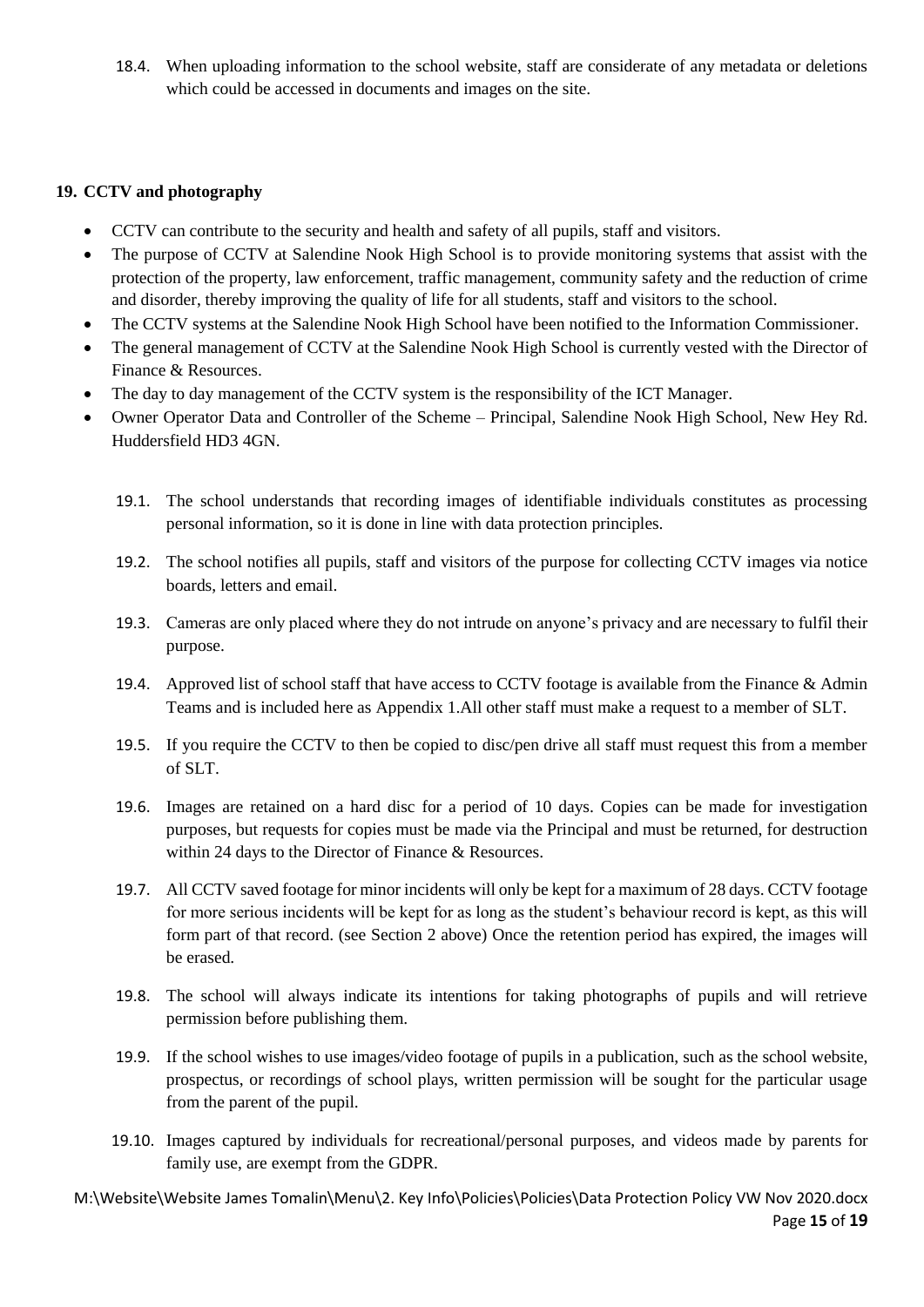#### **20. Remote learning**

In certain unusual circumstances, school closure can happen, for example during illness pandemics, During such times the ongoing education of students who cannot be at school, but are able to continue with their education will need a means to support that. This can be facilitated through remote learning.

Any remote working methods will adhere to data protection guidelines.

#### **Accessing personal data**

When accessing personal data for remote learning purposes, all staff members will:

- Only access the data on a secure cloud service or a server on the school's IT network
- Ideally staff should only use devices to access data that have been provided by school, such as school-based equipment, rather than using their own personal devices

#### **Processing personal data**

Staff members may need to collect and/or share personal data such as part of the remote learning system. As long as this processing is necessary for the school's official functions, individuals won't need to give permission for this to happen.

However, staff are reminded to collect and/or share as little personal data as possible online.

#### **Keeping devices secure**

All staff members will take appropriate steps to ensure their devices remain secure. This includes, but is not limited to:

- Keeping the device password-protected
- Ensuring the hard drive is encrypted this means if the device is lost or stolen, no one can access the files stored on the hard drive by attaching it to a new device
- Making sure the device locks if left inactive for a period of time
- Not sharing the device among family or friends
- Installing antivirus and anti-spyware software
- Keeping operating systems up to date always install the latest updates

#### <span id="page-15-0"></span>**21. Data retention**

- 21.1. Data will not be kept for longer than is necessary.
- 21.2. Unrequired data will be deleted as soon as practicable.
- 21.3. Some educational records relating to former pupils or employees of the school may be kept for an extended period for legal reasons, but also to enable the provision of references or academic transcripts.
- 21.4. Paper documents will be shredded or pulped, and electronic memories scrubbed clean or destroyed, once the data should no longer be retained.

#### <span id="page-15-1"></span>**22. DBS data**

- 22.1. All data provided by the DBS will be handled in line with data protection legislation; this includes electronic communication.
- 22.2. Data provided by the DBS will never be duplicated.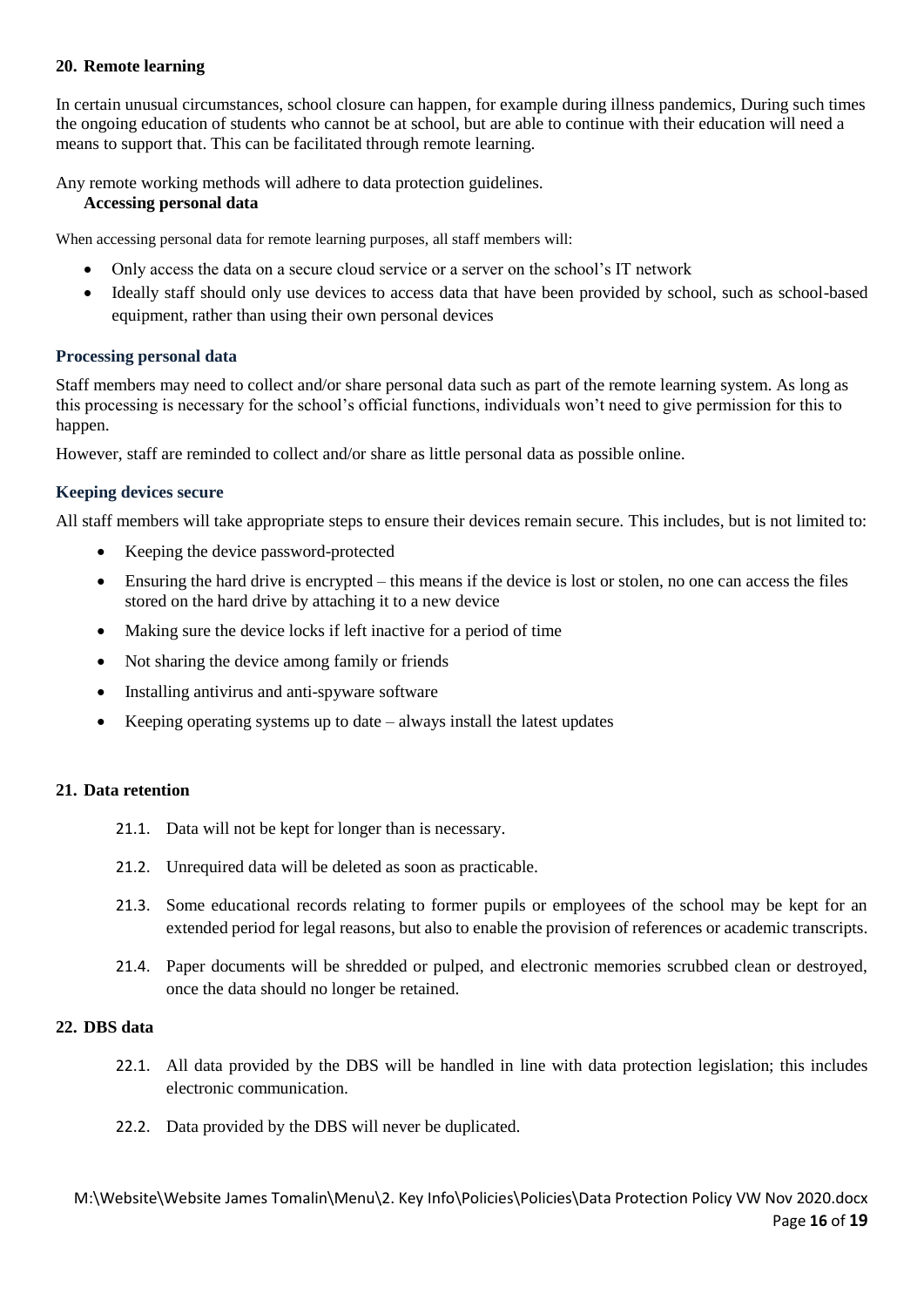22.3. Any third parties who access DBS information will be made aware of the data protection legislation, as well as their responsibilities as a data handler.

#### <span id="page-16-0"></span>**23. Policy review**

23.1. This policy is reviewed every two years by the Data Protection Officer, Director of Finance & Resources and the Principal**.**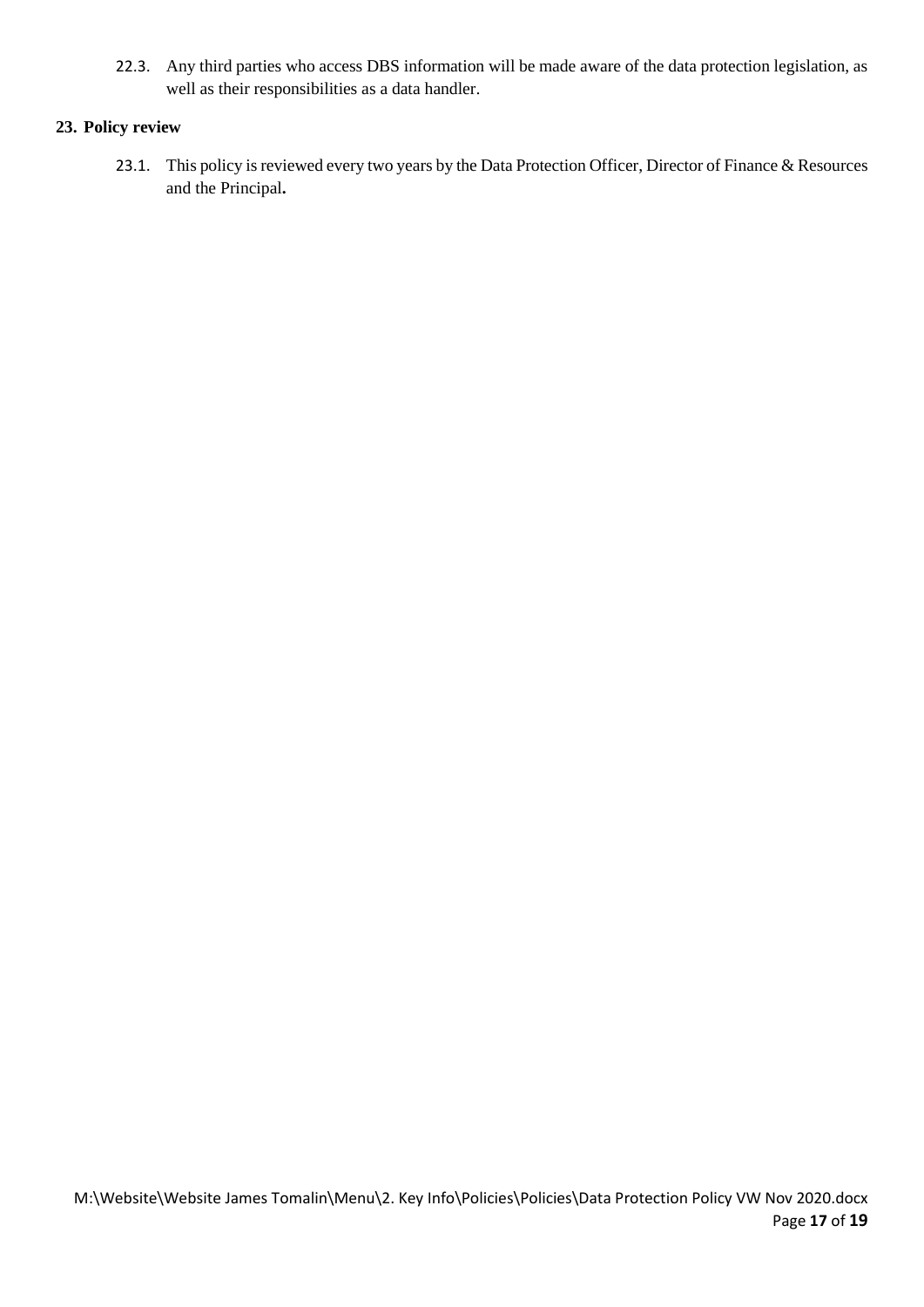### STAFF ACCESS RIGHTS

| Level | Title                          | Access                            |
|-------|--------------------------------|-----------------------------------|
|       |                                |                                   |
|       | <b>ICT Technical Team</b>      | Full Access and operational use   |
|       | <b>SLT</b>                     | Full Access and operational use   |
| 2     | Finance & Admin Team           | Downloading, Copying & Viewing of |
|       |                                | CCTV footage                      |
| 3     | All HoY's, all SSM's & all SSC | Viewing access only               |
|       | staff                          |                                   |

ALL other staff will need to make a request to a member of SLT